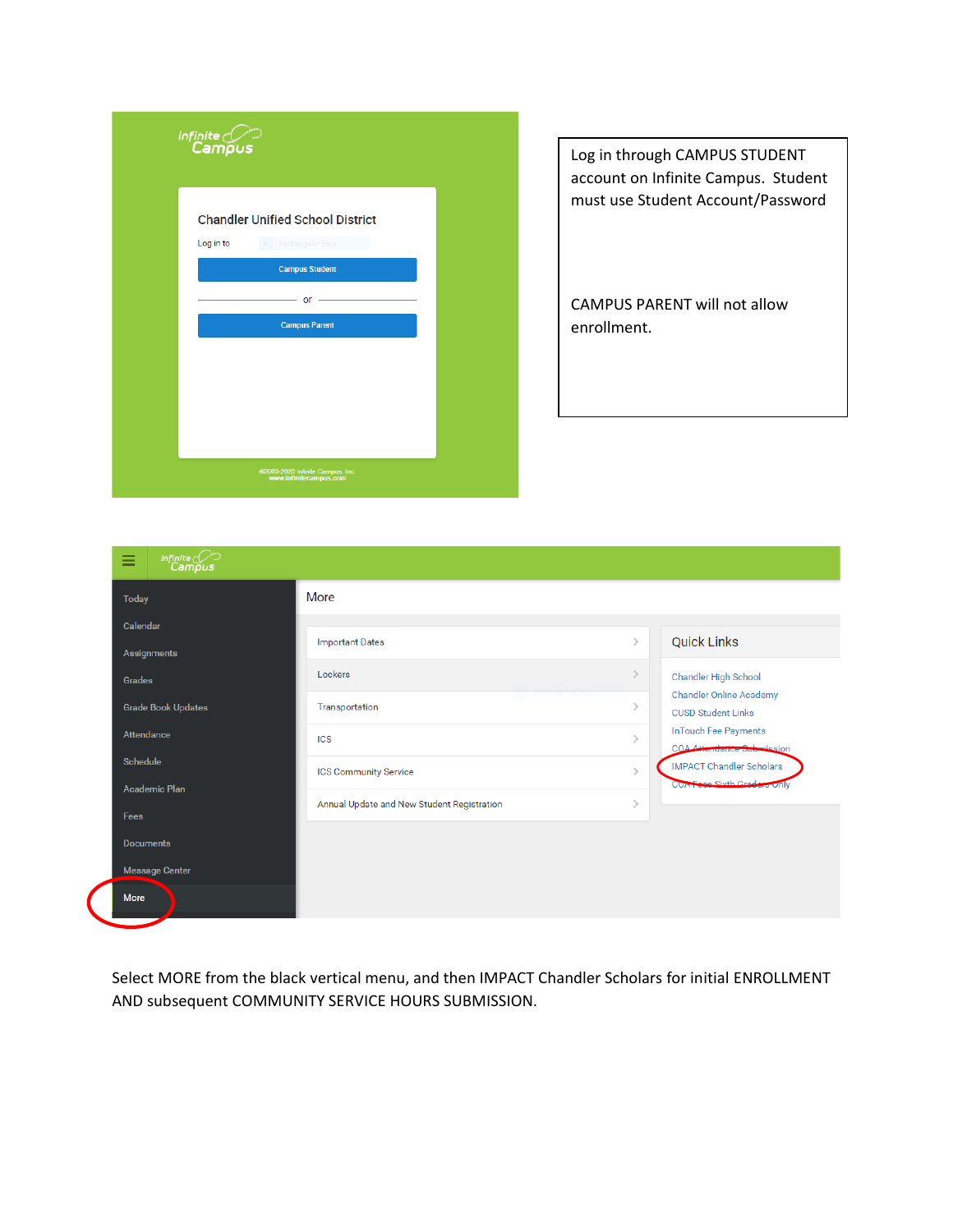

The IMPACT Chandler Scholars Student Participation form will open. Information populates directly from INFINITE CAMPUS. Any incorrect information must be corrected through the parent portal and/or the registrar at the school where the student attends.



T.

Director 14y 31, 2018, 12.51 pm

Close here to submit

Student's Signature:

Print this page before submitting

Students select I agree, or I decline, and sign, print and submit the document to CEF electronically.

A verification email is generated to both the parent and STUDENT EMAIL address generated by CUSD.

Parents may change the student's declaration by emailing the Foundation.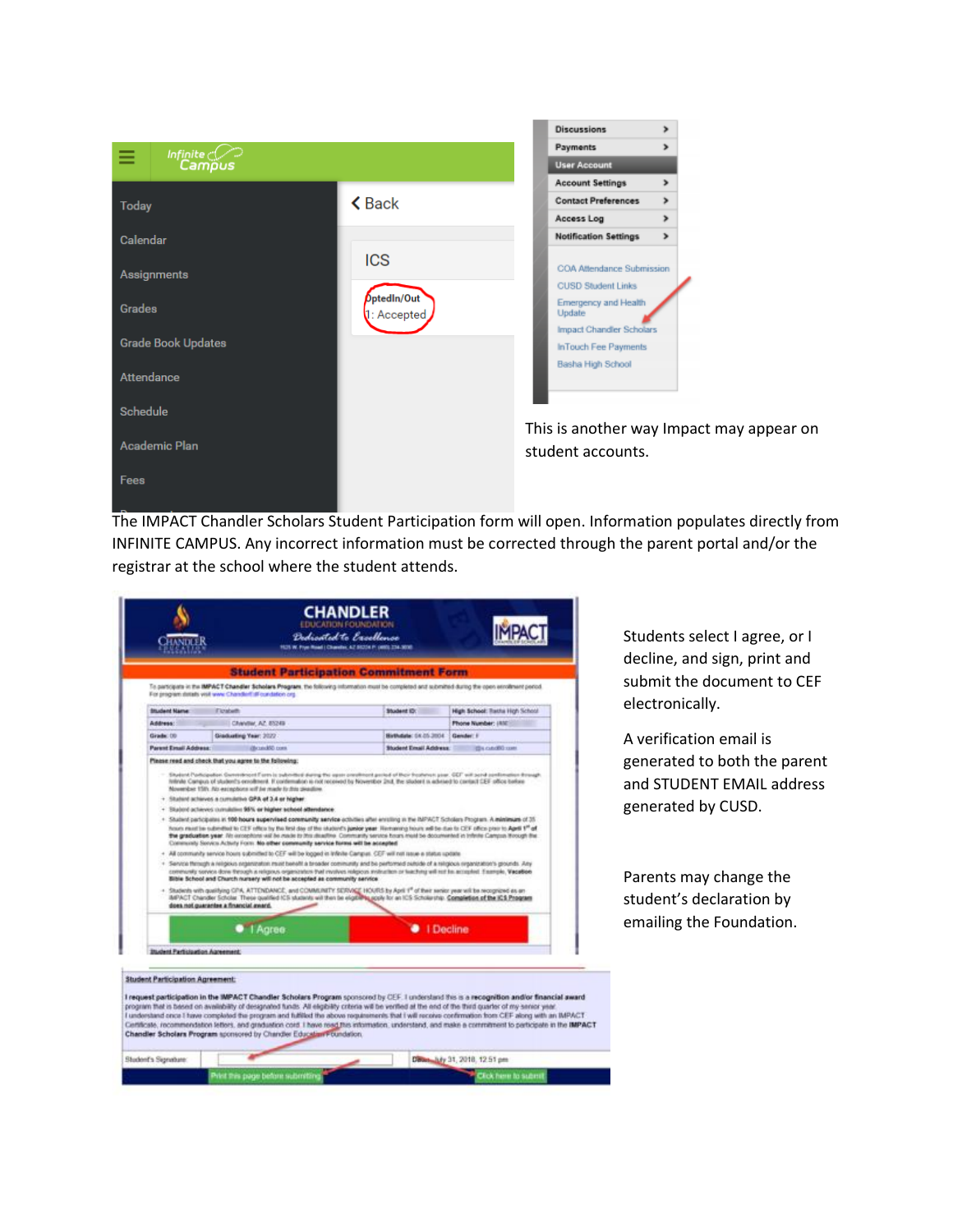**SUBMITTING COMMUNITY SERVICE HOURS –** Select the same link on the student's Infinite Campus portal link used to opt into the program, found under Quick Links as IMPACT Chandler Scholars.

 $\mathbf{I}$ 

| $Infinite \n\begin{matrix}\nIm\end{matrix}$<br>Ξ |                                            |                                                                  |
|--------------------------------------------------|--------------------------------------------|------------------------------------------------------------------|
| <b>Today</b>                                     | More                                       |                                                                  |
| Calendar                                         |                                            |                                                                  |
| Assignments                                      | <b>Important Dates</b>                     | <b>Quick Links</b>                                               |
| Grades                                           | Lockers                                    | Chandler High School                                             |
| <b>Grade Book Updates</b>                        | Transportation                             | <b>Chandler Online Academy</b><br>N<br><b>CUSD Student Links</b> |
| Attendance                                       | <b>ICS</b>                                 | InTouch Fee Payments<br>N<br><b>COA Attondance Submission</b>    |
| <b>Schedule</b>                                  | <b>ICS Community Service</b>               | <b>IMPACT Chandler Scholars</b><br>N                             |
| <b>Academic Plan</b>                             | Annual Update and New Student Registration | CUA Fooe Sixth Gradere Only<br>$\mathbf{\mathcal{E}}$            |
| Fees                                             |                                            |                                                                  |
| <b>Documents</b>                                 |                                            |                                                                  |
| <b>Message Center</b>                            |                                            |                                                                  |
| <b>More</b>                                      |                                            |                                                                  |

ICS and ICS Community Service tabs provide the student and parent information about their current statistics as they pertain to IMPACT qualification. The student's cumulative GPA, attendance and total hours are assessed only once by CEF on April 1 of the student's senior year.

## **Select IMPACT Chandler Scholars to be directed to the Community Service Activity Form**.

A student must submit hours for their enrollment to show as active.



## **Community Service Activity Form**

## **Dear Impact Chandler Participant:**

Chandler Education Foundation thanks you for giving back to your community! Service learning is an important aspect of your education and we hope you will make it a lifelong commitment. This form is an essential part of documenting your 100 hours of community service. As with anything this important, keep a copy for your records!

Please remember

- 35 hours of community service must be submitted to Infinite Campus by the first day of your junior year in order to maintain status in the ICS program.
- . 100 hours of community service must be submitted to Infinite Campus by April 1st of your senior year. No exceptions will be made.
- · Service through a religious organization must benefit the broader community and typically be performed outside the organization's grounds. It may not involve religious teaching or instruction.

## IMPORTANT: This program uses the student's school Google email account, S176182@gse.cusd80.com, for all communications.

Please combine multiple entries for the same service (ex: volunteering at the library each Wednesday for 10 weeks should be combined into one entry).